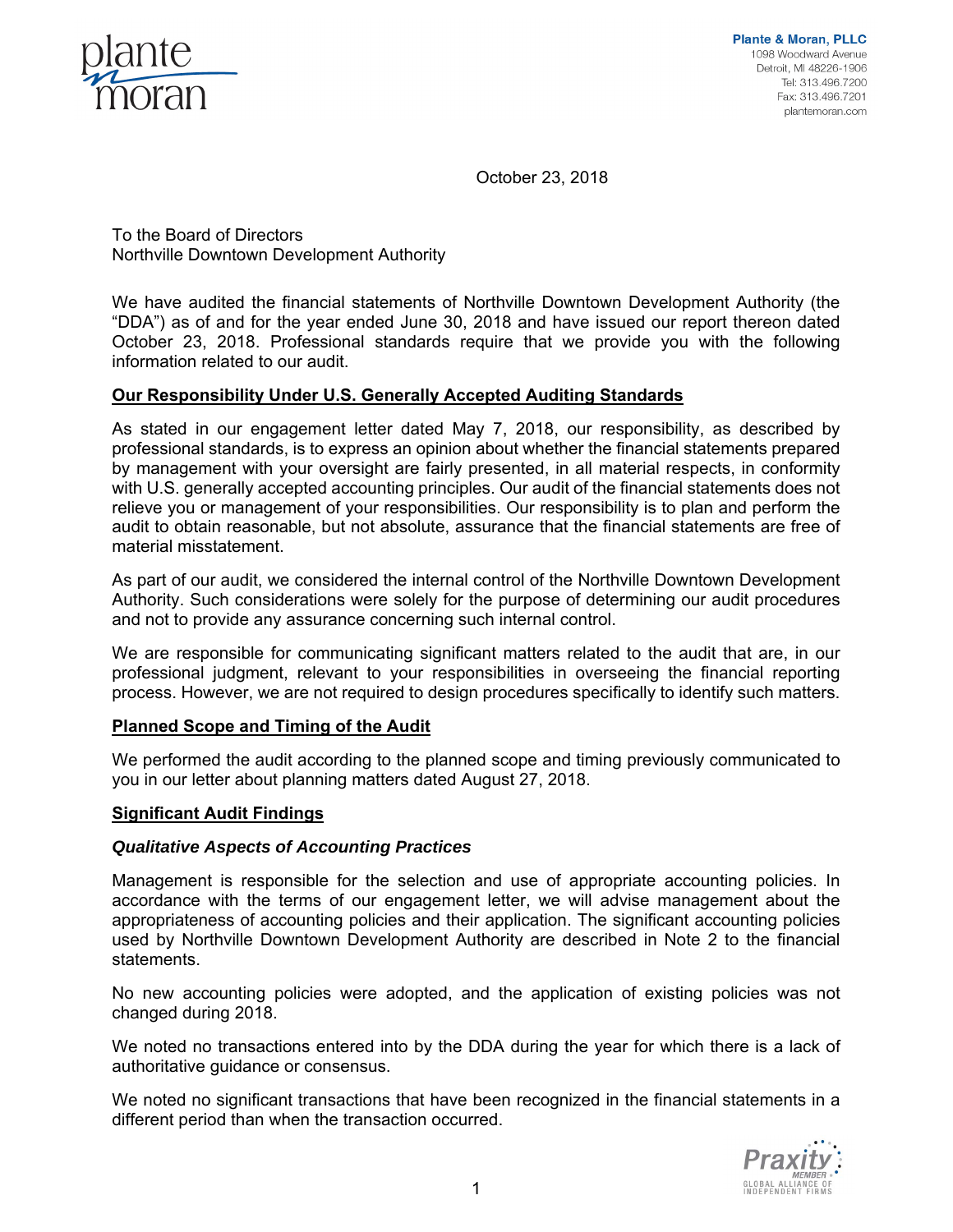Accounting estimates are an integral part of the financial statements prepared by management and are based on management's knowledge and experience about past and current events and assumptions about future events. Certain accounting estimates are particularly sensitive because of their significance to the financial statements and because of the possibility that future events affecting them may differ significantly from those expected.

There were no significant balances, amounts, or disclosures in the financial statements based on sensitive management estimates; however ,we did observe that the methodology for allocation of overhead and street light charges to the DDA by the City are based on estimates implemented many years ago. We encourage the City and the DDA to revisit the current methodology and the related inputs to ensure that these administrative charges are fully substantiated.

The disclosures in the financial statements are neutral, consistent, and clear.

# *Difficulties Encountered in Performing the Audit*

We encountered no significant difficulties in dealing with management in performing and completing our audit.

# *Disagreements with Management*

For the purpose of this letter, professional standards define a disagreement with management as a financial accounting, reporting, or auditing matter, whether or not resolved to our satisfaction, that could be significant to the financial statements or the auditor's report.

We are pleased to report that no such disagreements arose during the course of our audit.

# *Corrected and Uncorrected Misstatements*

Professional standards require us to accumulate all known and likely misstatements identified during the audit, other than those that are trivial, and communicate them to the appropriate level of management.

We did not detect any misstatements as a result of audit procedures.

# *Significant Findings or Issues*

We generally discuss a variety of matters, including the application of accounting principles and auditing standards, business conditions affecting the DDA, and business plans and strategies that may affect the risks of material misstatement, with management each year prior to our retention as the DDA's auditors. However, these discussions occurred in the normal course of our professional relationship, and our responses were not a condition of our retention.

# *Management Representations*

We have requested certain representations from management that are included in the management representation letter dated October 23, 2018.

# *Management Consultations with Other Independent Accountants*

In some cases, management may decide to consult with other accountants about auditing and accounting matters, similar to obtaining a "second opinion" on certain situations. If a consultation involves application of an accounting principle to the DDA's financial statements or a determination of the type of auditor's opinion that may be expressed on those statements, our professional standards require the consulting accountant to check with us to determine that the consultant has all the relevant facts. To our knowledge, there were no such consultations with other accountants.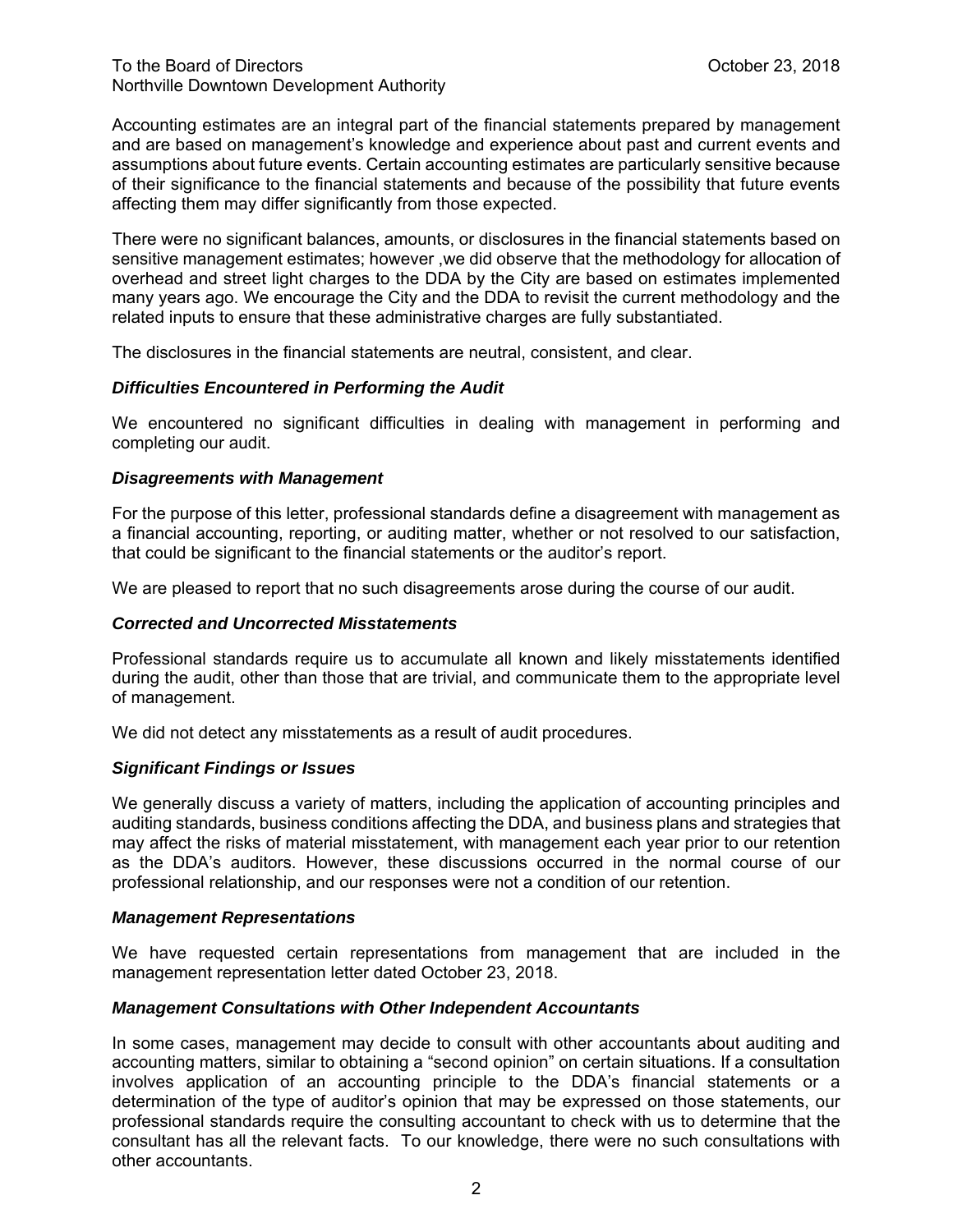This information is intended solely for the use of Northville Downtown Development Authority and management of City of Northville, Michigan and is not intended to be and should not be used by anyone other than these specified parties.

Very truly yours,

**Plante & Moran, PLLC** 

Apistin 2. Dunt

Kristin Hunt, CPA

alisha M Watkins

Alisha M. Watkins, CPA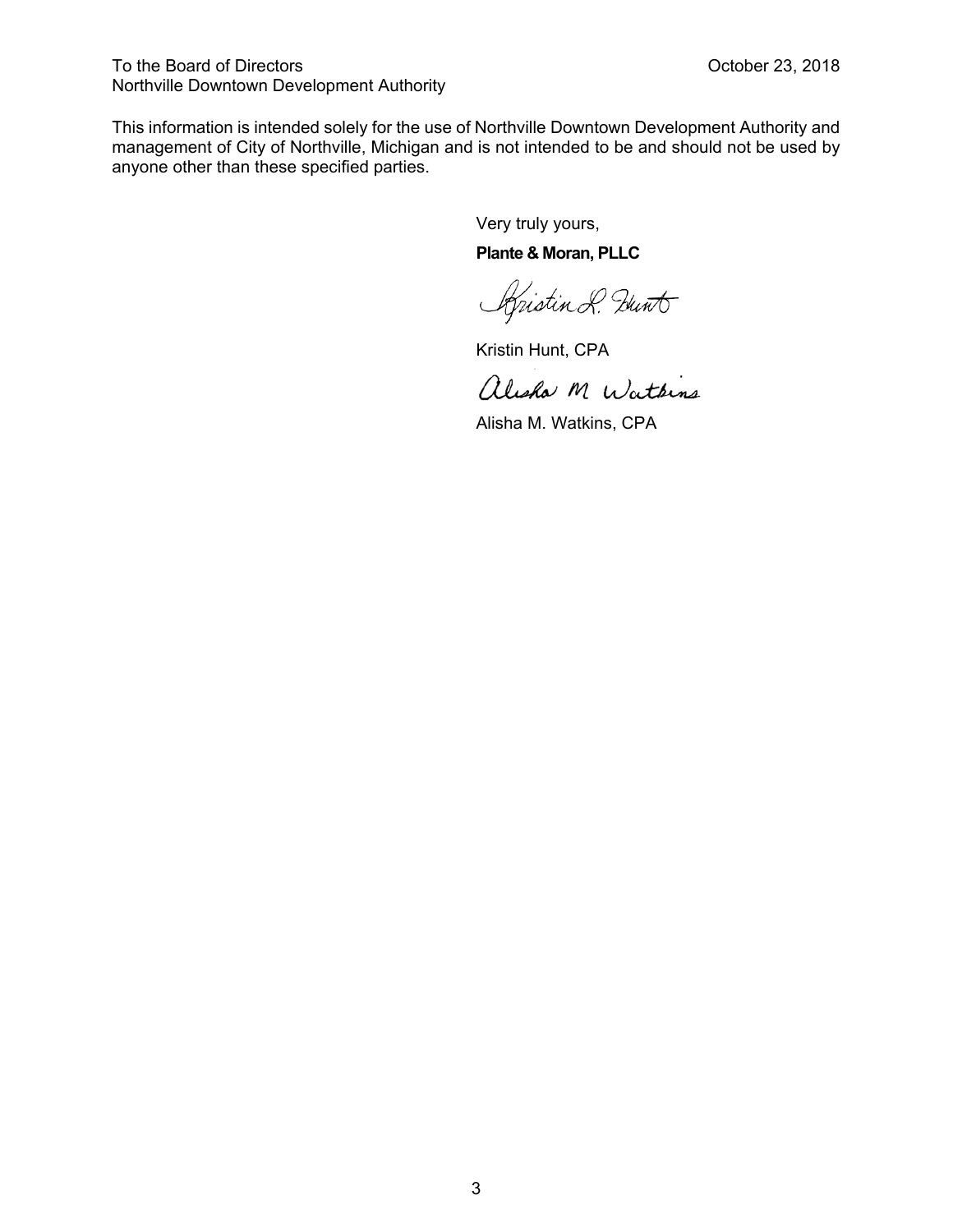(a component unit of the City of Northville, Michigan)

**Financial Report with Supplemental Information June 30, 2018**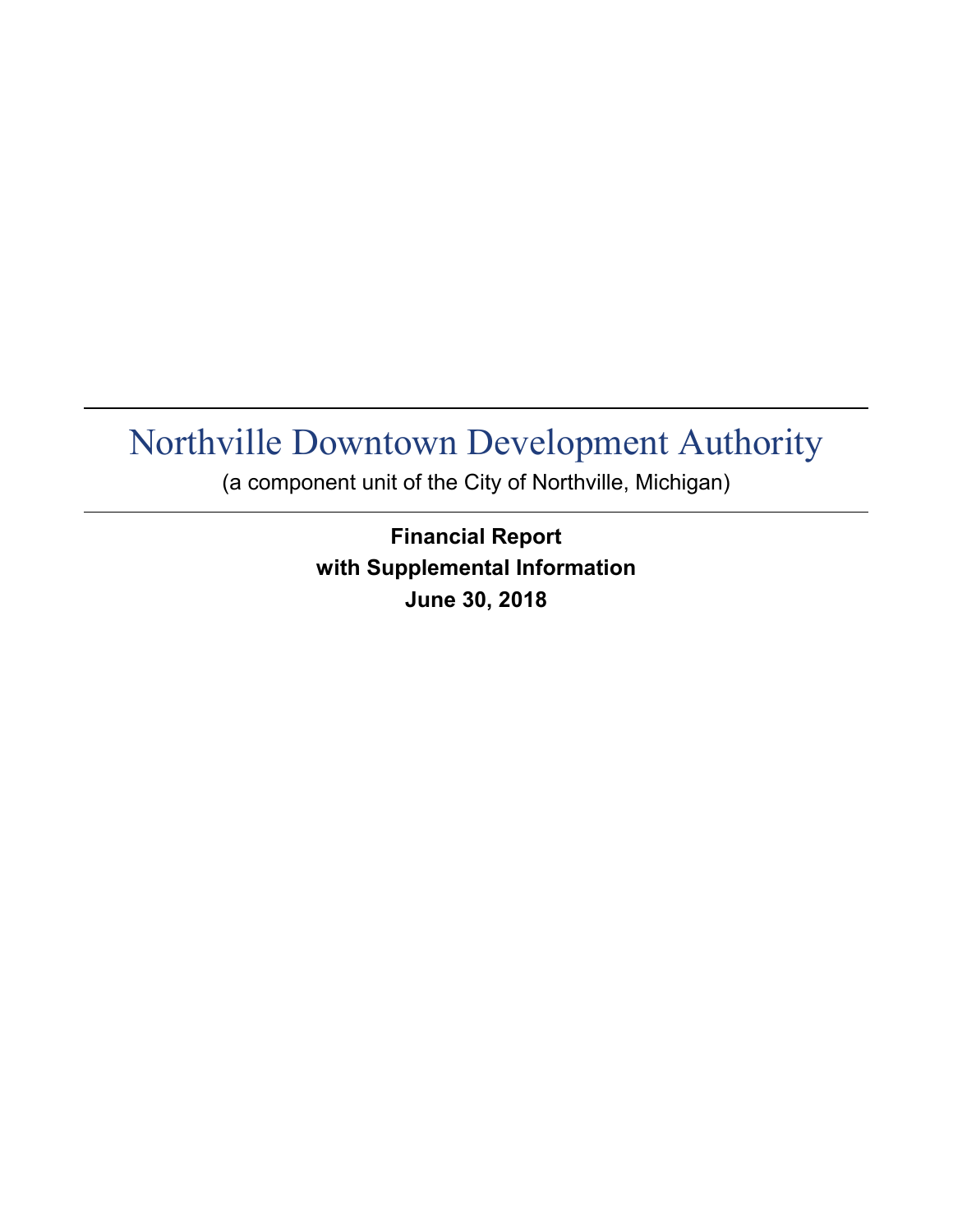# Contents

| Independent Auditor's Report                                                                                                                                                                                       | $1 - 2$  |
|--------------------------------------------------------------------------------------------------------------------------------------------------------------------------------------------------------------------|----------|
| <b>Management's Discussion and Analysis</b>                                                                                                                                                                        | $3-5$    |
| <b>Basic Financial Statements</b>                                                                                                                                                                                  |          |
| Fund/Government-wide Financial Statements:<br>Statement of Net Position/Governmental Fund Balance Sheet<br>Statement of Activities/Governmental Fund Revenue, Expenditures, and Changes in<br><b>Fund Balances</b> | 6<br>7   |
| Notes to Financial Statements                                                                                                                                                                                      | $8 - 13$ |
| <b>Required Supplemental Information</b>                                                                                                                                                                           | 14       |
| <b>Budgetary Comparison Schedule - General Fund</b>                                                                                                                                                                | 15       |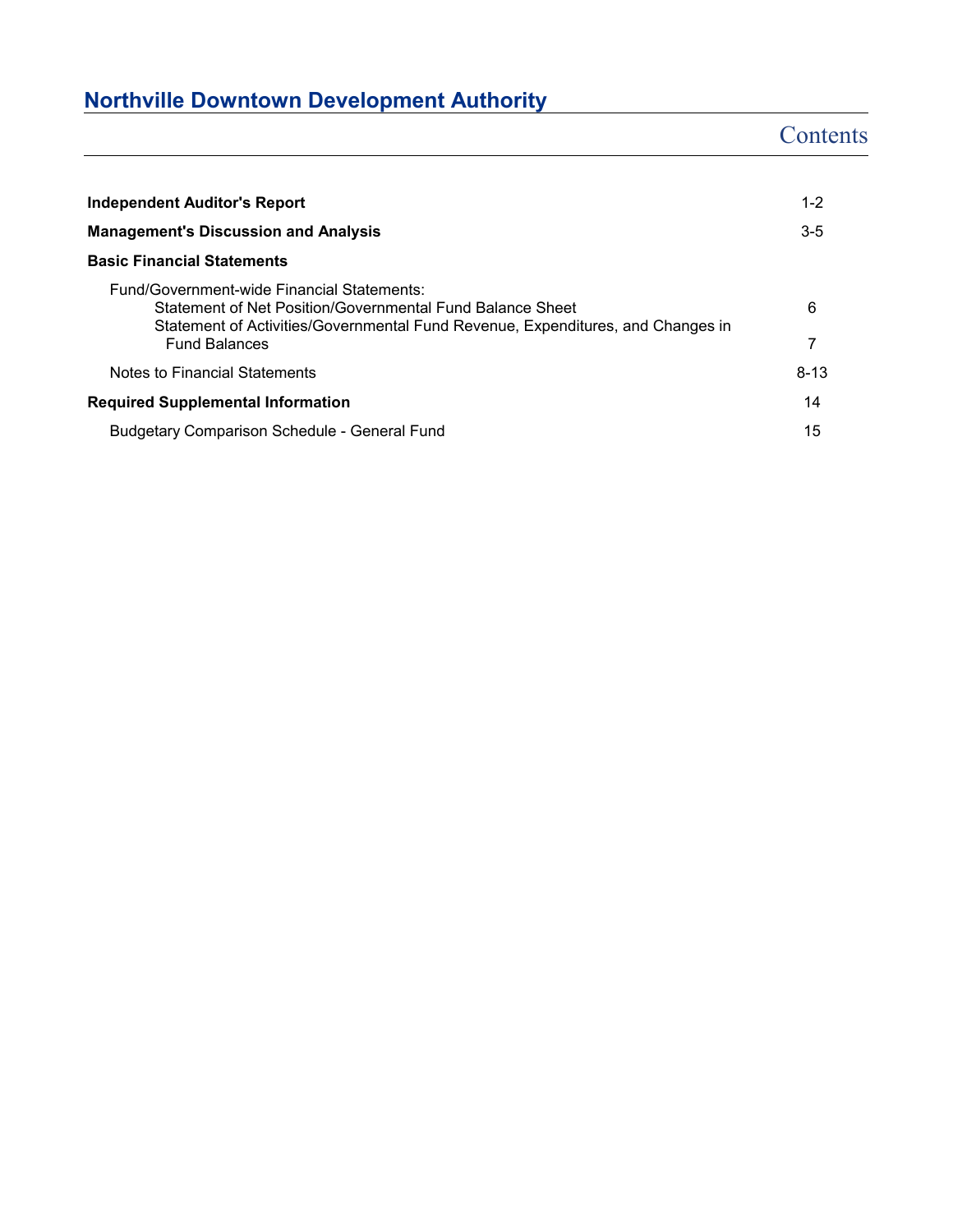

#### **Independent Auditor's Report**

To the Board of Directors Northville Downtown Development Authority

#### **Report on the Financial Statements**

We have audited the accompanying financial statements of the General Fund and the governmental activities of Northville Downtown Development Authority (the "DDA"), a component unit of City of Northville, Michigan, as of and for the year ended June 30, 2018 and the related notes to the financial statements, which collectively comprise Northville Downtown Development Authority's basic financial statements, as listed in the table of contents.

#### *Management's Responsibility for the Financial Statements*

Management is responsible for the preparation and fair presentation of these financial statements in accordance with accounting principles generally accepted in the United States of America; this includes the design, implementation, and maintenance of internal control relevant to the preparation and fair presentation of financial statements that are free from material misstatement, whether due to fraud or error.

#### *Auditor's Responsibility*

Our responsibility is to express an opinion on these financial statements based on our audit. We conducted our audit in accordance with auditing standards generally accepted in the United States of America. Those standards require that we plan and perform the audit to obtain reasonable assurance about whether the financial statements are free from material misstatement.

An audit involves performing procedures to obtain audit evidence about the amounts and disclosures in the financial statements. The procedures selected depend on the auditor's judgment, including the assessment of the risks of material misstatement of the financial statements, whether due to fraud or error. In making those risk assessments, the auditor considers internal control relevant to the entity's preparation and fair presentation of the financial statements in order to design audit procedures that are appropriate in the circumstances, but not for the purpose of expressing an opinion on the effectiveness of the entity's internal control. Accordingly, we express no such opinion. An audit also includes evaluating the appropriateness of accounting policies used and the reasonableness of significant accounting estimates made by management, as well as evaluating the overall presentation of the financial statements.

We believe that the audit evidence we have obtained is sufficient and appropriate to provide a basis for our audit opinion.

#### *Opinion*

In our opinion, the financial statements referred to above present fairly, in all material respects, the financial position of the General Fund and the governmental activities of Northville Downtown Development Authority as of June 30, 2018 and the changes in its financial position for the year then ended in accordance with accounting principles generally accepted in the United States of America.

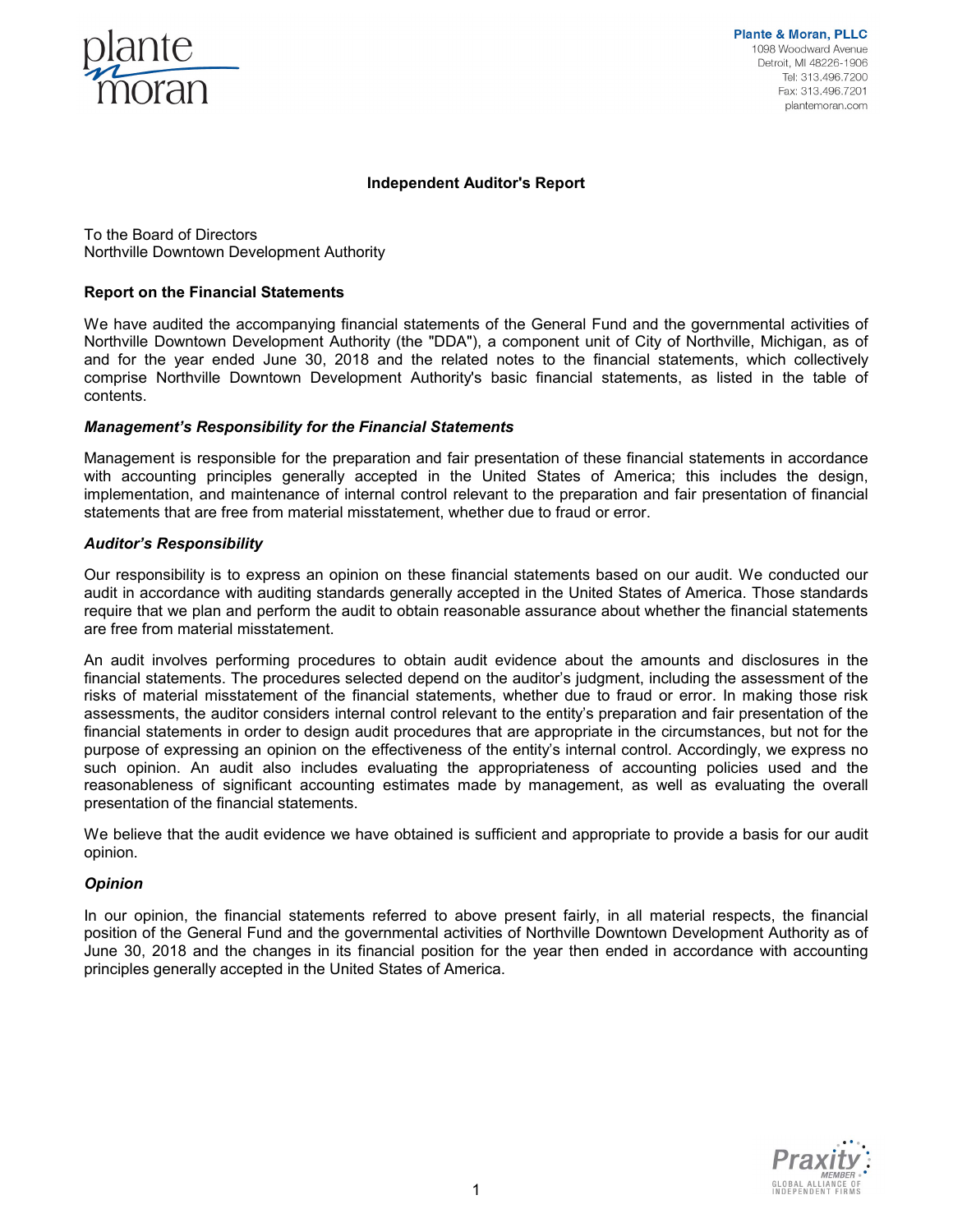To the Board of Directors Northville Downtown Development Authority

#### *Required Supplemental Information*

Accounting principles generally accepted in the United States of America require that the management's discussion and analysis and the major fund budgetary comparison schedule, as identified in the table of contents, be presented to supplement the basic financial statements. Such information, although not a part of the basic financial statements, is required by the Governmental Accounting Standards Board, which considers it to be an essential part of financial reporting for placing the basic financial statements in an appropriate operational, economic, or historical context. We have applied certain limited procedures to the required supplemental information in accordance with auditing standards generally accepted in the United States of America, which consisted of inquiries of management about the methods of preparing the information and comparing the information for consistency with management's responses to our inquiries, the basic financial statements, and other knowledge we obtained during our audit of the basic financial statements. We do not express an opinion or provide any assurance on the information because the limited procedures do not provide us with sufficient evidence to express an opinion or provide any assurance.

Plante & Moran, PLLC

October 23, 2018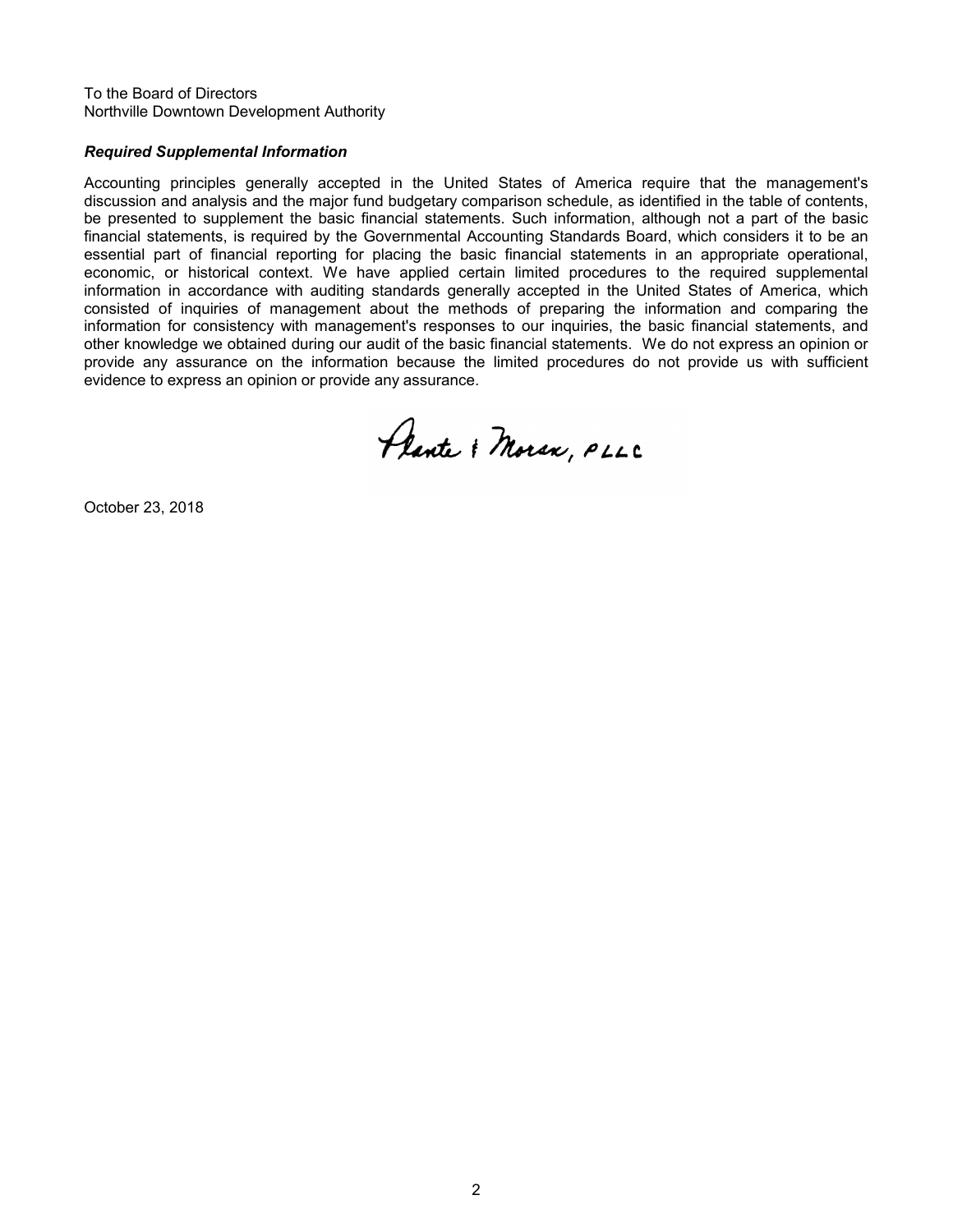The following discussion and analysis of the financial performance of Northville Downtown Development Authority (the "DDA") provides an overview of the DDA's financial activities for the fiscal year ended June 30, 2019. Please read it in conjunction with the DDA's financial statements.

# **Financial Highlights**

The DDA staff allocates its time between marketing, business recruitment and retention, planning, parking, administrative duties, and special events. Time is also spent working with the City of Northville, the Northville Central Business Association, and the Chamber of Commerce to achieve and maintain a vibrant and economically viable downtown.

The DDA captured \$646,845 in tax increment revenue. This was an increase of 0.6 percent from the prior year. The DDA levied 1.8158 mills for operations, which generated \$56,823, up 0.8 percent from the prior year.

The State of Michigan reimbursed the DDA \$36,178 for losses related to the small taxpayer exemption on personal property taxes.

The DDA sponsors popular downtown events such as the Friday Night Concerts, Tunes on Tuesday Concerts, the Buy Michigan Now Festival, Skeletons are Alive, and various other events in cooperation with Northville Parks and Recreation, the Northville Arts Commission, and the Chamber of Commerce.

The DDA continues to operate, maintain, and provide service to all of the physical facilities in downtown Northville. Seasonal maintenance workers are utilized to weed, water, and maintain the landscape material downtown. Contract services are utilized for landscape installation, irrigation, electrical work, and concrete and brick maintenance. In cooperation with the city's department of public works, the DDA ensures that downtown Northville operates at a high level, both functionally and aesthetically.

# **Using this Annual Report**

This annual report consists of a series of financial statements. The statement of net position/governmental fund balance sheet and the statement of activities/governmental fund revenue, expenditures, and changes in fund balance provide information about the activities of the DDA as a whole and present a longer-term view of the DDA's finances. This longer-term view uses the accrual basis of accounting so that it can measure the cost of providing services during the current year and whether the taxpayers have funded the full cost of providing government services.

The fund financial statements present a short-term view; they tell us how the taxpayers' resources were spent during the year, as well as how much is available for future spending. Fund financial statements also report the DDA's operations in more detail than the government-wide financial statements.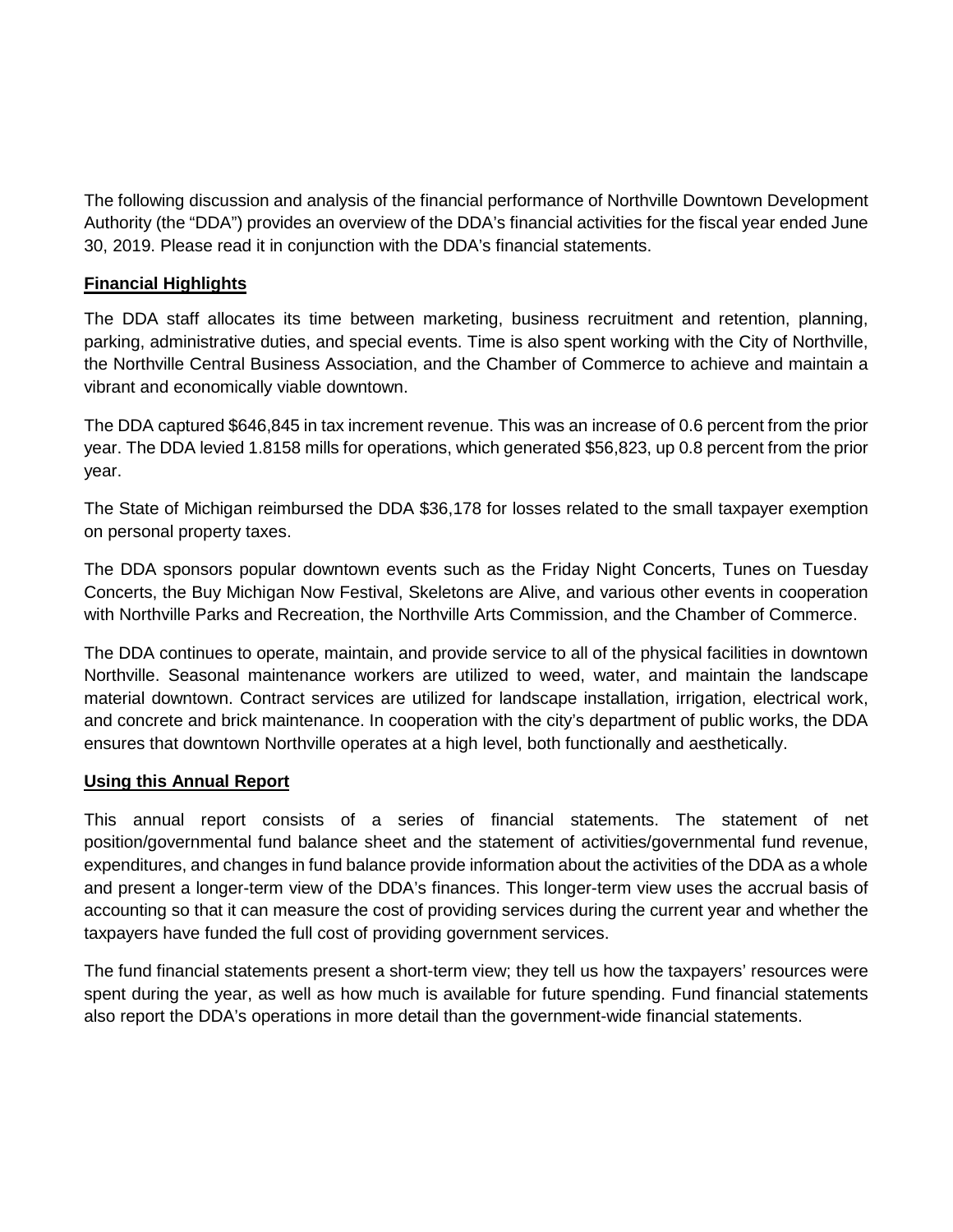# **The DDA as a Whole**

The following table shows, in a condensed format, the current year's net position compared to the two prior years:

|                                          |                |              |               | Changes from<br>Prior Year |         |  |
|------------------------------------------|----------------|--------------|---------------|----------------------------|---------|--|
|                                          | 2016           | 2017         | 2018          | In Dollars                 | Percent |  |
| <b>Assets - Current assets</b>           | 429,962<br>\$. | 446,735<br>S | 419,793<br>\$ | \$<br>(26, 942)            | (6)     |  |
| <b>Liabilities</b> - Current liabilities | 43,438         | 55,175       | 37,450        | (17,725)                   | (32)    |  |
| <b>Net Position - Unrestricted</b>       | 386,524        | 391,560      | 382,343<br>S  | (9,217)                    | (2)     |  |

The decrease in current liabilities is related to timing of invoices payable at year end and the adjustment to the tax appeal reserve.

The following table shows the changes in net position during the current year in comparison with the two prior years:

#### **Summary Condensed Statement of Activities**

|                                            |    |            |    |         |    | Changes from<br><b>Prior Year</b> |    |            |          |
|--------------------------------------------|----|------------|----|---------|----|-----------------------------------|----|------------|----------|
|                                            |    | 2016       |    | 2017    |    | 2018                              |    | In Dollars | Percent  |
| Revenue                                    |    |            |    |         |    |                                   |    |            |          |
| Captured taxes                             | \$ | 639,523    | S  | 642,838 | \$ | 646,845                           | \$ | 4,007      | 1        |
| Operating lew                              |    | 56,618     |    | 56,375  |    | 56,823                            |    | 448        |          |
| Other income                               |    | 27,677     |    | 18,195  |    | 8,570                             |    | (9,625)    | (53)     |
| Property taxes - Other                     |    | 26,200     |    | 35,677  |    | 36,178                            |    | 501        | 1        |
| Total revenue                              |    | 750,018    |    | 753,085 |    | 748,416                           |    | (4,669)    | (1)      |
| <b>Expenditures</b>                        |    |            |    |         |    |                                   |    |            |          |
| Design committee                           |    | 300,784    |    | 200,465 |    | 201,252                           |    | 787        | $\Omega$ |
| Marketing committee                        |    | 175,704    |    | 139,296 |    | 140,888                           |    | 1,592      | 1        |
| Parking committee                          |    | 159,080    |    | 179,396 |    | 167,236                           |    | (12, 160)  | (7)      |
| Organizational committee                   |    | 51,385     |    | 46,021  |    | 65,837                            |    | 19,816     | 43       |
| Public works                               |    | 14,727     |    | 11,486  |    | 10,065                            |    | (1, 421)   | (12)     |
| Debt service - Pass-through commitment     |    | 175,415    |    | 171,385 |    | 172,355                           |    | 970        | 1        |
| Total expenditures                         |    | 877,095    |    | 748,049 |    | 757,633                           |    | 9,584      | 1        |
| <b>Excess of Expenditures (Over) Under</b> |    |            |    |         |    |                                   |    |            |          |
| <b>Revenue</b>                             | \$ | (127, 077) | \$ | 5,036   |    | (9,217)                           | 5  | (14, 253)  | (283)    |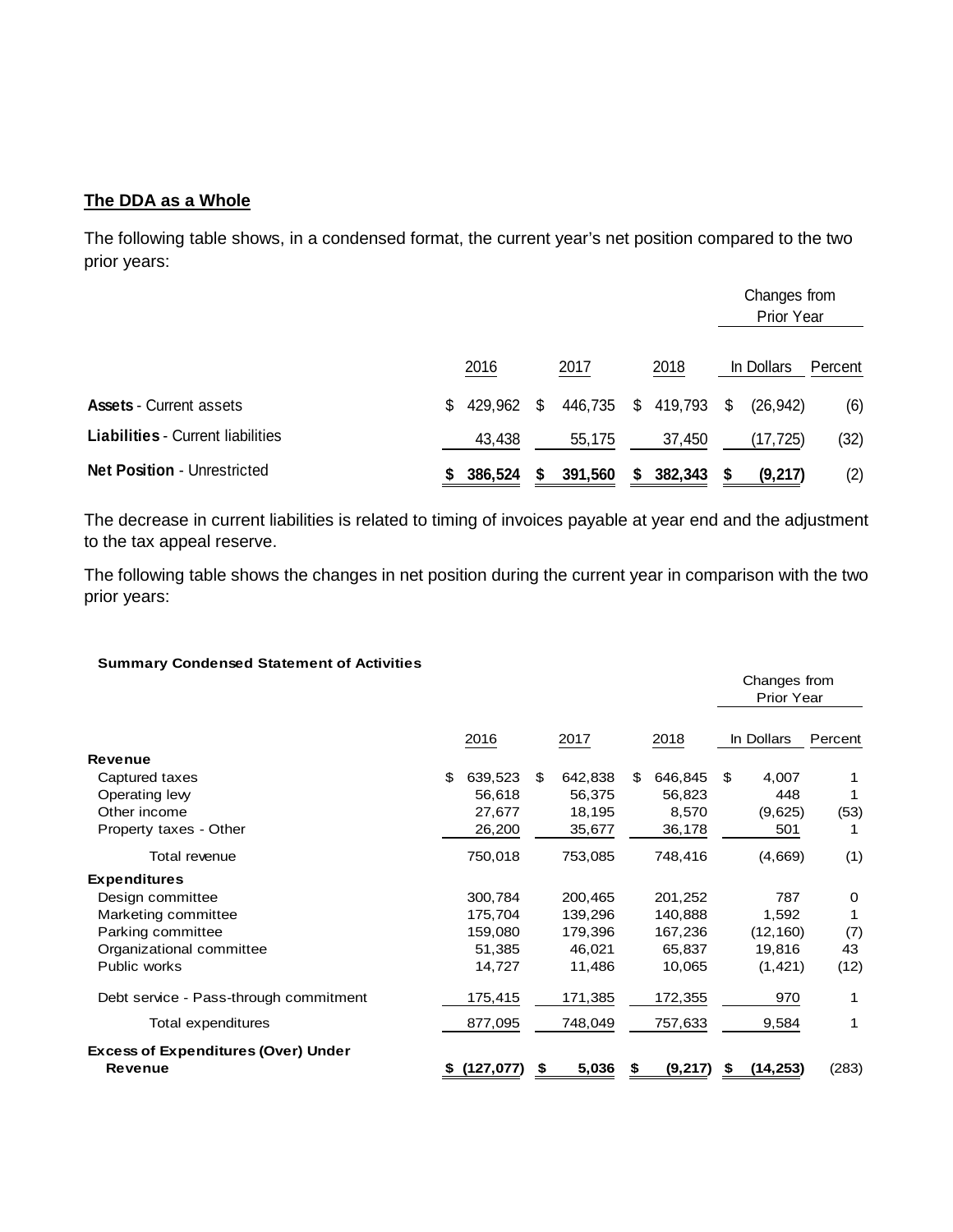The decrease in other income is due to less sponsorship revenue and a contribution from the City in the prior year not received in the current year offset by the adjustment to the tax appeal reserve.

The decrease in the parking committee expenditures was due to shifting parking maintenance costs to the City's Parking Fund. The increase in the organizational committee expenditures was due the reallocation of a portion of the Director's wages and fringes from the marketing committee to the organizational committee. The level of public works expenditures varies from year to year due to the amount of service requested by the DDA.

# **The DDA's Fund**

The DDA maintains one fund, the General Fund. The fund provides detailed information about the DDA as a whole. The use of this fund helps to manage money for specific purposes, as well as to show accountability for certain activities.

# **General Fund Budgetary Highlights**

The General Fund accounts for all programming, maintenance, construction, and administrative functions of the DDA within the DDA boundaries. The budget is monitored closely and amended quarterly.

# **Capital Asset and Debt Administration**

The DDA contributes financial support to the City of Northville for some of the construction and maintenance of assets within the DDA's boundaries. Most of those costs are recorded in the financial statements under the category of design committee expense. The DDA does not have any capital assets of its own.

Captured tax revenue is pledged to pay for the 2013 refunding bonds issued by the City of Northville for completed streetscape improvements.

# **Economic Factors and Next Year's Budgets and Rates**

The DDA will continue to focus attention and resources on business recruitment and retention efforts in the downtown area. Expenditures continue to grow at a faster rate than revenue, which will continue to be a challenge for the DDA.

# **Contacting the DDA's Management**

This financial report is intended to provide the citizens, taxpayers, customers, and investors with a general overview of the DDA's finances and to show the DDA's accountability for the money it receives. If you have questions about this report or need additional information, we welcome you to contact Northville Downtown Development Authority's office at 215 West Main Street, Northville, Michigan 48167, or via the DDA's website at [www.downtownnorthville.com.](http://www.downtownnorthville.com/)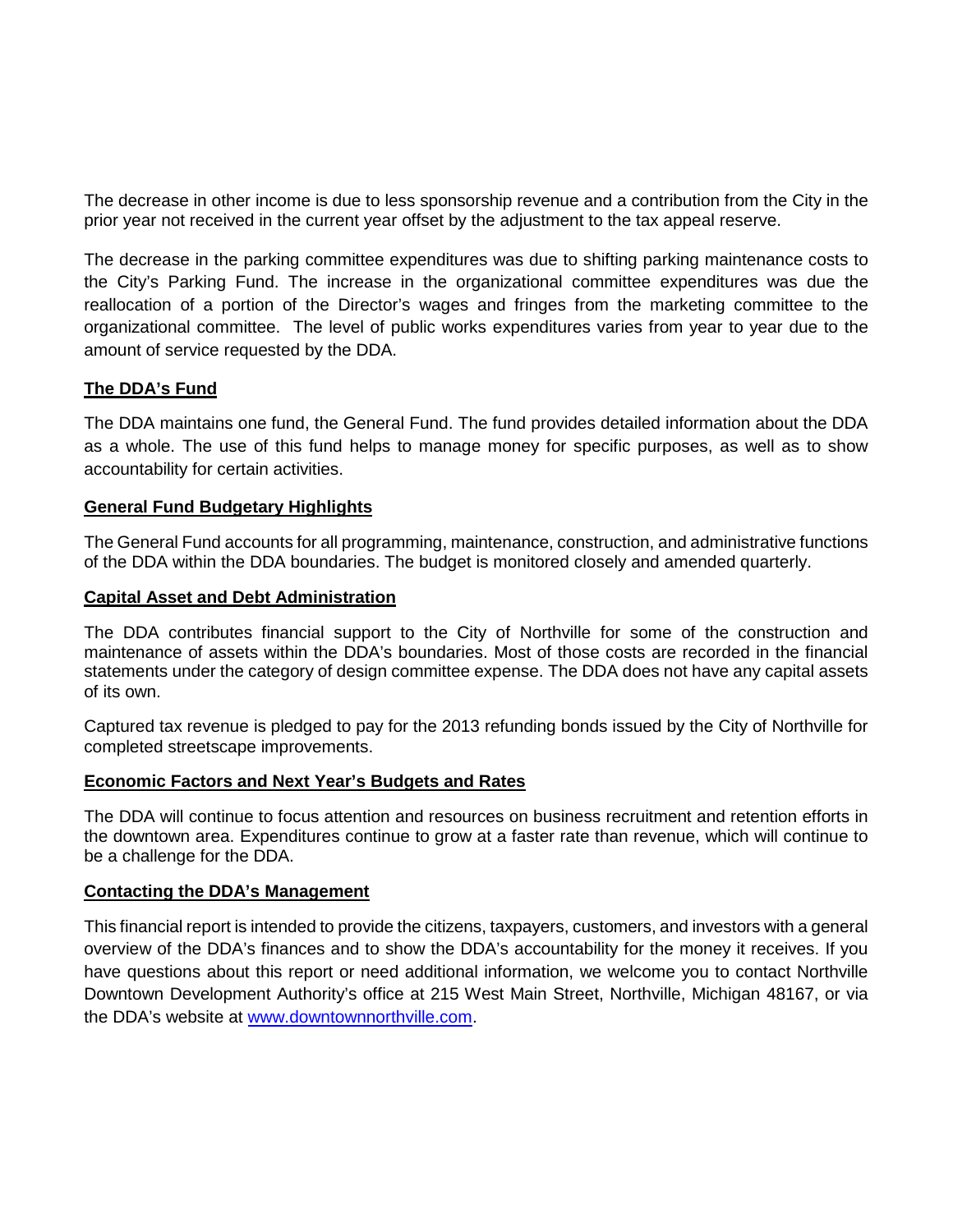# Statement of Net Position/Governmental Fund Balance Sheet

# **June 30, 2018**

|                                                                        | <b>General Fund</b>                 | Adjustments<br>(Note 3) | <b>Statement of Net</b><br>Position - Full<br><b>Accrual Basis</b> |  |
|------------------------------------------------------------------------|-------------------------------------|-------------------------|--------------------------------------------------------------------|--|
| <b>Assets</b>                                                          |                                     |                         |                                                                    |  |
| Cash and cash equivalents<br>Investments (Note 4)<br>Other receivables | \$<br>87,550 \$<br>318,482<br>2,337 |                         | 87,550<br>\$<br>318,482<br>2,337                                   |  |
| Prepaid expenses and other assets                                      | 11,424                              |                         | 11,424                                                             |  |
| Total assets                                                           | 419,793                             |                         | 419,793                                                            |  |
| <b>Liabilities</b>                                                     |                                     |                         |                                                                    |  |
| Accounts payable                                                       | \$<br>12,535                        |                         | 12,535                                                             |  |
| Accrued liabilities and other                                          | 3,282                               | 21,633                  | 24,915                                                             |  |
| <b>Total liabilities</b>                                               | 15,817                              | 21,633                  | 37,450                                                             |  |
| <b>Fund Balance/Net Position</b><br>Fund balance:                      |                                     |                         |                                                                    |  |
| Nonspendable - Prepaids                                                | 11,424                              | (11, 424)               |                                                                    |  |
| Assigned for compensated absences                                      | 21,633                              | (21, 633)               |                                                                    |  |
| Unassigned                                                             | 370,919                             | (370,919)               |                                                                    |  |
| Total fund balance                                                     | 403,976                             | (403,976)               |                                                                    |  |
| Total liabilities and fund balance                                     | 419,793                             |                         |                                                                    |  |
| Net position - Unrestricted                                            |                                     | 382,343 \$              | 382,343                                                            |  |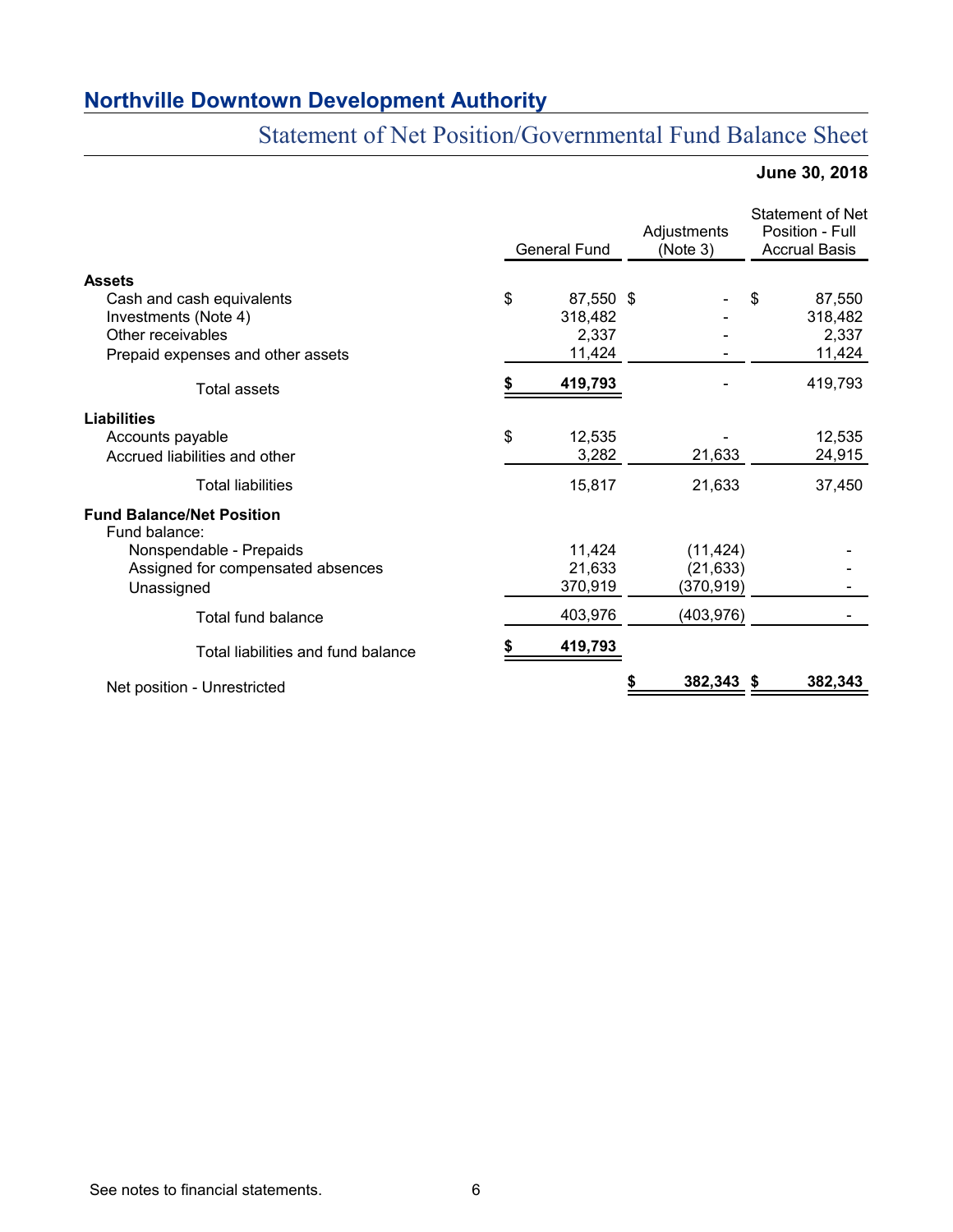# Statement of Activities/Governmental Fund Revenue, Expenditures, and Changes in Fund Balances

# **Year Ended June 30, 2018**

|                                                | <b>General Fund</b> |            | Adjustments<br>(Note 3) | Statement of Net<br>Position |
|------------------------------------------------|---------------------|------------|-------------------------|------------------------------|
| <b>Revenue</b>                                 |                     |            |                         |                              |
| Captured taxes (Note 5)                        | \$                  | 646,845 \$ |                         | \$<br>646,845                |
| Operating levy                                 |                     | 56,823     |                         | 56,823                       |
| Other income                                   |                     | 8,570      |                         | 8,570                        |
| Personal property tax loss reimbursement       |                     | 36,178     |                         | 36,178                       |
| Total revenue                                  |                     | 748,416    |                         | 748,416                      |
| <b>Expenditures</b>                            |                     |            |                         |                              |
| Design committee                               |                     | 199,768    | 1,484                   | 201,252                      |
| Marketing committee                            |                     | 138,513    | 2,375                   | 140,888                      |
| Parking committee                              |                     | 166,741    | 495                     | 167,236                      |
| Organizational committee                       |                     | 65,244     | 593                     | 65,837                       |
| Public works                                   |                     | 10,065     |                         | 10,065                       |
| Debt service - Pass-through commitment         |                     | 172,355    |                         | 172,355                      |
| Total expenditures                             |                     | 752,686    | 4,947                   | 757,633                      |
| <b>Net Change in Fund Balance/Net Position</b> |                     | (4,270)    | (4,947)                 | (9,217)                      |
| Fund Balance/Net Position - Beginning of year  |                     | 408,246    | (16, 686)               | 391,560                      |
| Fund Balance/Net Position - End of year        |                     | 403,976    | (21,633) \$<br>\$       | 382,343                      |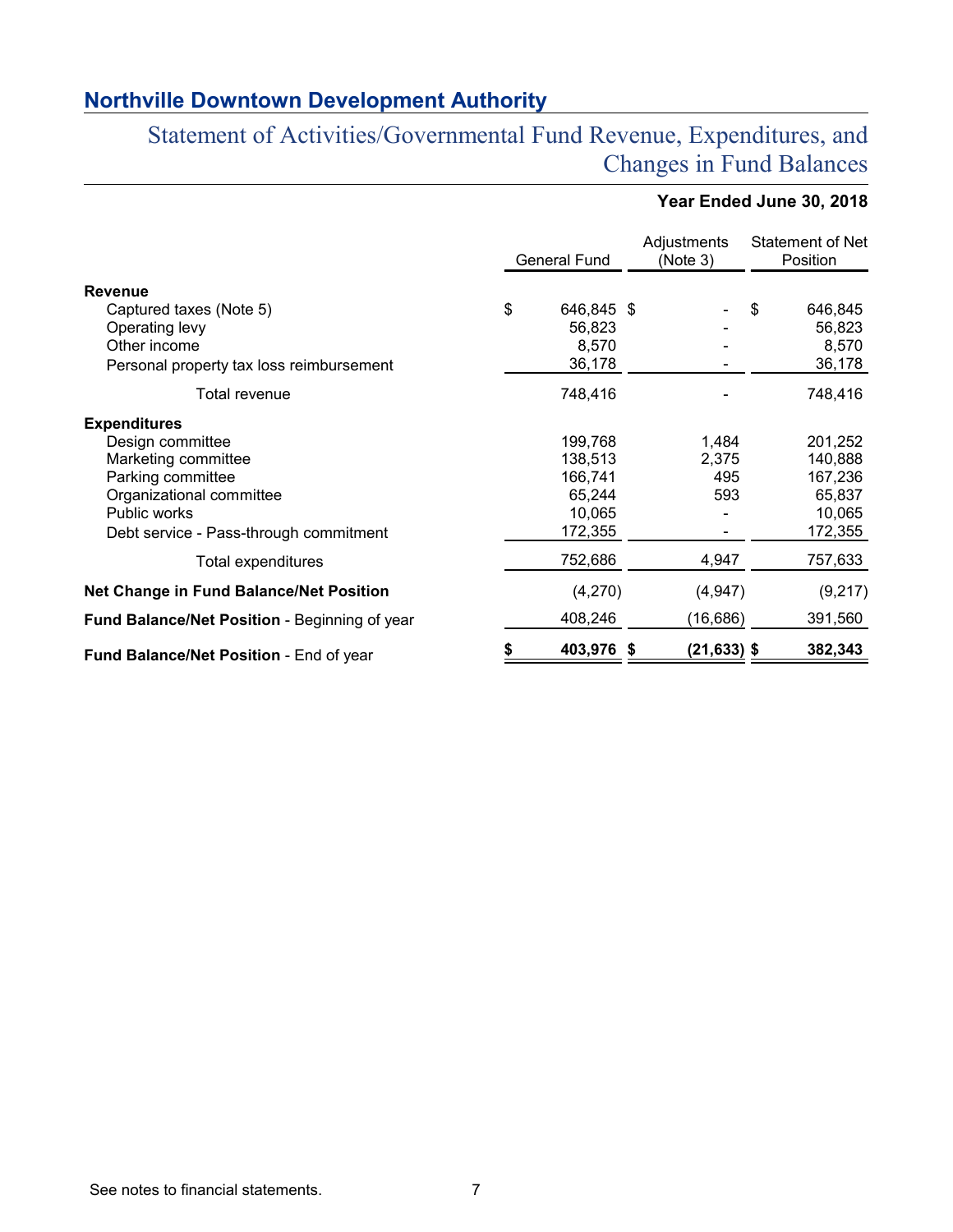### **June 30, 2018**

# **Note 1 - Significant Accounting Policies**

The accounting policies of Northville Downtown Development Authority (the "DDA") conform to accounting principles generally accepted in the United States of America (GAAP), as applicable to governmental units. The following is a summary of the significant accounting policies used by Northville Downtown Development Authority.

# *Reporting Entity*

Northville Downtown Development Authority was formed under Act 197 of the Public Acts of 1975 to develop downtown Northville. A revised development plan was adopted in 1993 that provided the financing framework for the construction of downtown parking facilities. The final payment was made during the year ended June 30, 2009.

During fiscal year 2015, the DDA amended and restated its development plan and tax increment financing plan. The development area boundary was expanded to have the same geographic limits as the DDA district.

The DDA is governed by an appointed eleven-member board of directors (the "board").

The accompanying financial statements pertain to the financial activities of the DDA. In accordance with governmental accounting principles, there are no separate legal entities appropriate to be reported within these financial statements. The DDA financial activities have also been presented within the financial statements of the City of Northville, Michigan (the "City") as a component unit.

### *Report Presentation*

The government-wide financial statements report information on all of the activities of the DDA. For the most part, the effect of interfund activity has been removed from these statements. Governmental activities are normally supported by taxes.

The statement of activities demonstrates the degree to which the direct expenses of a given function or segment are offset by program revenue. Direct expenses are those that are clearly identifiable with a specific function or segment. Program revenue includes: (1) charges to customers or applicants for goods, services, or privileges provided and (2) operating grants and contributions that are restricted to meeting the operational or capital requirements of a particular function.

#### *Basis of Accounting*

The governmental funds use the current financial resources measurement focus and the modified accrual basis of accounting. This basis of accounting is intended to better demonstrate accountability for how the government has spent its resources.

Expenditures are reported when the goods are received or the services are rendered. In addition, debt service expenditures, claims, and judgments are recorded only when payment is due.

Revenue is not recognized until it is collected or collected soon enough after the end of the year that it is available to pay for obligations outstanding at the end of the year. For this purpose, the DDA considers amounts collected within 60 days of year end to be available for recognition.

Revenue is recognized in the accounting period in which it becomes both measurable and available to finance expenditures of the fiscal period. All other revenue items are considered to be available only when cash is received by the DDA.

When an expense is incurred for the purpose for which both restricted and unrestricted net position or fund balance are available, the DDA's policy is to first apply restricted resources. When an expense is incurred for the purpose for which amounts in any of the unrestricted fund balance classifications could be used, it is the DDA's policy to spend funds in this order: committed, assigned, and unassigned.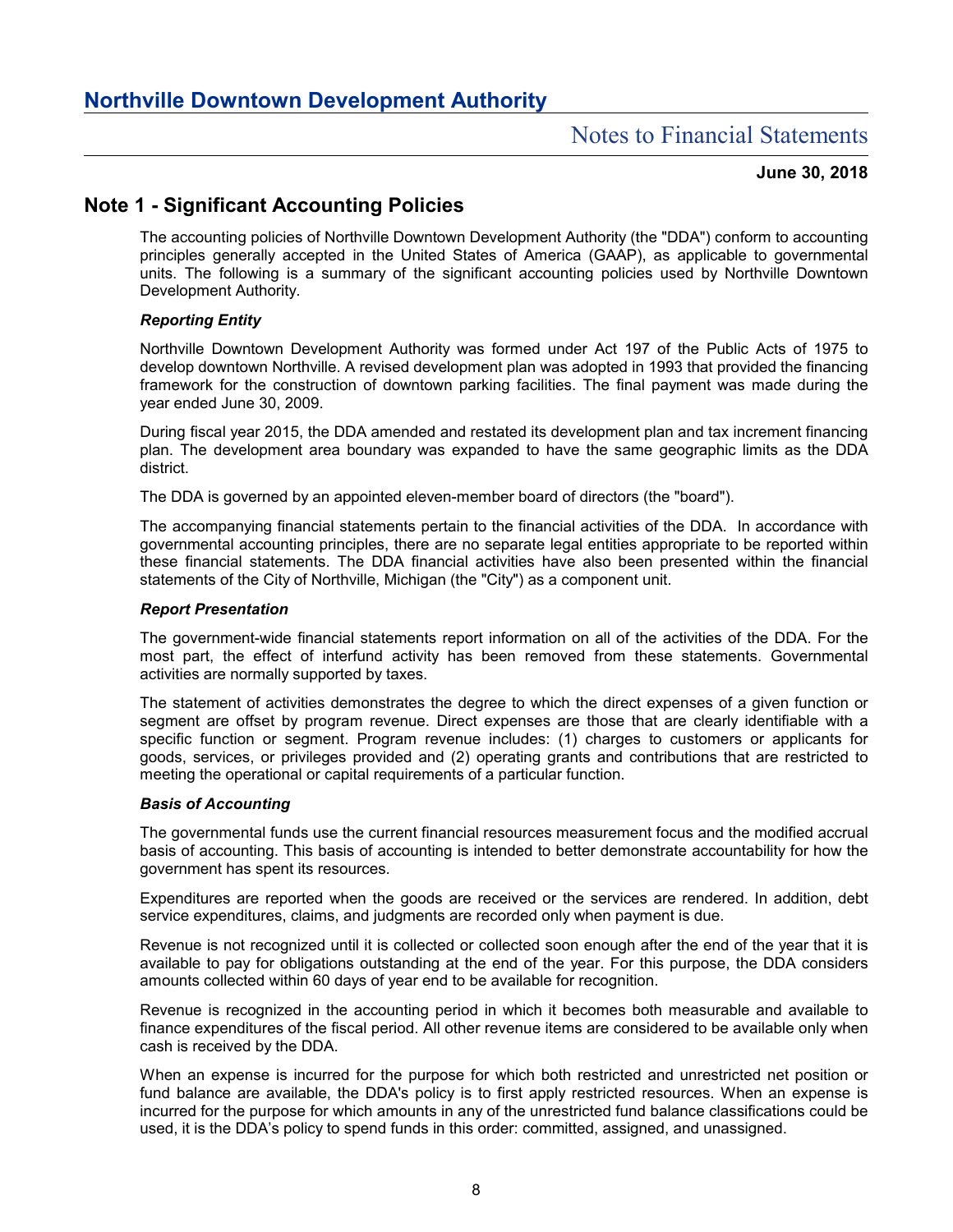# **June 30, 2018**

# **Note 1 - Significant Accounting Policies (Continued)**

The General Fund is the DDA's only operating fund. It accounts for all financial resources of the general government.

#### *Specific Balances and Transactions*

### *Cash and Cash Equivalents and Investments*

Cash and cash equivalents include cash on hand, demand deposits, and short-term investments with a maturity of three months or less when acquired. Investments are stated at fair value. Pooled investment income is allocated using a weighted average of balance for the principal.

### *Capital Assets*

Capital assets are defined by the DDA as assets with an initial individual cost of more than \$5,000 and an estimated useful life in excess of one year. The DDA has no assets that meet this criterion.

### *Compensated Absences (Vacation and Sick Leave)*

It is the DDA's policy to permit employees to accumulate earned but unused sick and vacation pay benefits. After 10 years of service, employees may receive payment of the accumulated sick leave balance at the rate of 50 percent upon retirement or 25 percent for other types of termination. A liability is accrued when incurred in the government-wide financial statements.

### *Fund Equity*

Nonspendable - Amounts that are not in spendable form or are legally or contractually required to be maintained intact

Restricted - Amounts that are legally restricted by outside parties, constitutional provisions, or enabling legislation for use for a specific purpose

Committed - Amounts that have been formally set aside by the DDA's board of directors for use for specific purposes. Commitments are made and can be rescinded only via resolution of the DDA's board of directors.

Assigned - Intent to spend resources on specific purposes expressed by the DDA's board of directors

Unassigned - Amounts that do not fall into any other category above

#### *Use of Estimates*

The preparation of financial statements in conformity with accounting principles generally accepted in the United States of America requires management to make estimates and assumptions that affect the reported amounts of assets and liabilities and disclosure of contingent assets and liabilities at the date of the financial statements and the reported amounts of revenue and expenses during the period. Actual results could differ from those estimates.

# **Note 2 - Stewardship, Compliance, and Accountability**

#### *Budgetary Information*

Annual budgets are adopted on a basis consistent with generally accepted accounting principles and state law for the General Fund. All annual appropriations lapse at fiscal year end. The annual budget is prepared by the director and then reviewed by the DDA board. After the budget is approved by the DDA board, it is then presented to the City of Northville, Michigan for approval prior to the start of the fiscal year. The budget is reviewed by the DDA board and the City on a quarterly basis and amended as necessary.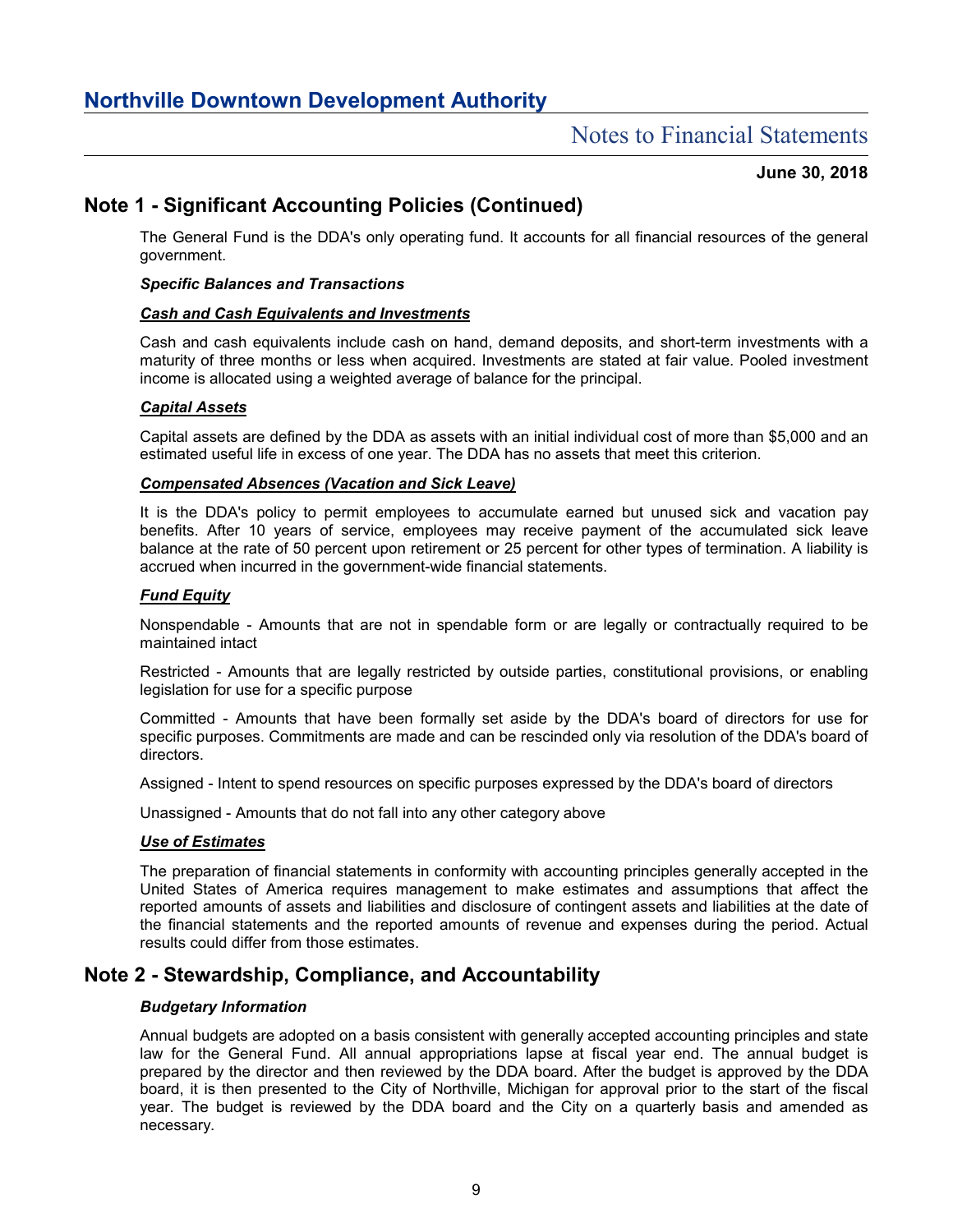### **June 30, 2018**

# **Note 2 - Stewardship, Compliance, and Accountability (Continued)**

The budget document presents information by fund, function, department, and line items. The legal level of budgetary control adopted by the governing bodies is the department level. Unexpended appropriations lapse at year end; encumbrances are not included as expenditures. During the current year, the budget was amended in a legally permissible manner. The budget has been prepared in accordance with accounting principles generally accepted in the United States of America. The comparison of actual results of operations to the General Fund budget is presented for analytical purposes only.

# **Note 3 - Reconciliation of Government-wide and Fund Financial Statements**

Total fund balances and the net change in fund balances of the DDA's governmental funds differ from net position and changes in net position of the governmental activities reported in the statement of net position/governmental fund balance sheet and statement of activities/governmental fund revenue, expenditures, and changes in fund balance. This difference results primarily from the long-term economic focus of the statement of net position and statement of activities versus the financial resources measurement focus of the governmental fund balance sheet.

The reconciliation of fund balance to net position relates to compensated absences that are included as a liability for the statement of net position/governmental fund balance sheet. The reconciliation of the net change in fund balance to net change in net position relates to the increase in the accrual for long-term compensated absences, which are reported as expenditures in the statement of activities/governmental fund revenue, expenditures, and changes in fund balance but are not reported as expenditures in the governmental fund.

# **Note 4 - Deposits and Investments**

Michigan Compiled Laws Section 129.91 (Public Act 20 of 1943, as amended) authorizes local governmental units to make deposits and invest in the accounts of federally insured banks, credit unions, and savings and loan associations that have offices in Michigan. The law also allows investments outside the state of Michigan when fully insured. The local unit is allowed to invest in bonds, securities, and other direct obligations of the United States or any agency or instrumentality of the United States; repurchase agreements; bankers' acceptances of United States banks; commercial paper rated within the two highest classifications, which matures not more than 270 days after the date of purchase; obligations of the State of Michigan or its political subdivisions, which are rated as investment grade; and mutual funds composed of investment vehicles that are legal for direct investment by local units of government in Michigan; and investment pools organized under the Surplus Funds Investment Pool Acts of the State of Michigan; The investment policy adopted is in accordance with Public Act 196 of 1997 and has authorized investment in all vehicles covered by the state statute listed above.

Cash and investments are subject to several types of risk. At year end, the carrying amount of the DDA's cash and investments is included with the City's cash and investments pool. For the purpose of risk disclosure, it is not practical to allocate risk to each entity in the investment fund. The disclosures below are related to the overall risk for the cash and investments totals that are presented in the City's financial statements. The DDA's cash and investments, however, represent approximately 2.7 percent of the total portfolio managed by the City.

#### *Custodial Credit Risk of Bank Deposits*

Custodial credit risk is the risk that, in the event of a bank failure, the entity's deposits may not be returned to it. The policy for custodial credit risk limits bank options to those approved by the DDA. All banks must supply audited financial statements, proof of state registration, and certification of compliance with the investment policy. Overall, the DDA had \$80,578 in bank deposits (checking and savings accounts) that were uninsured and uncollateralized. Each financial institution with which funds are deposited is evaluated to assess the level of risk of each institution; only those institutions with an acceptable estimated risk level are used as depositories. As of June 30, 2018, one bank is utilized for the deposit of DDA funds.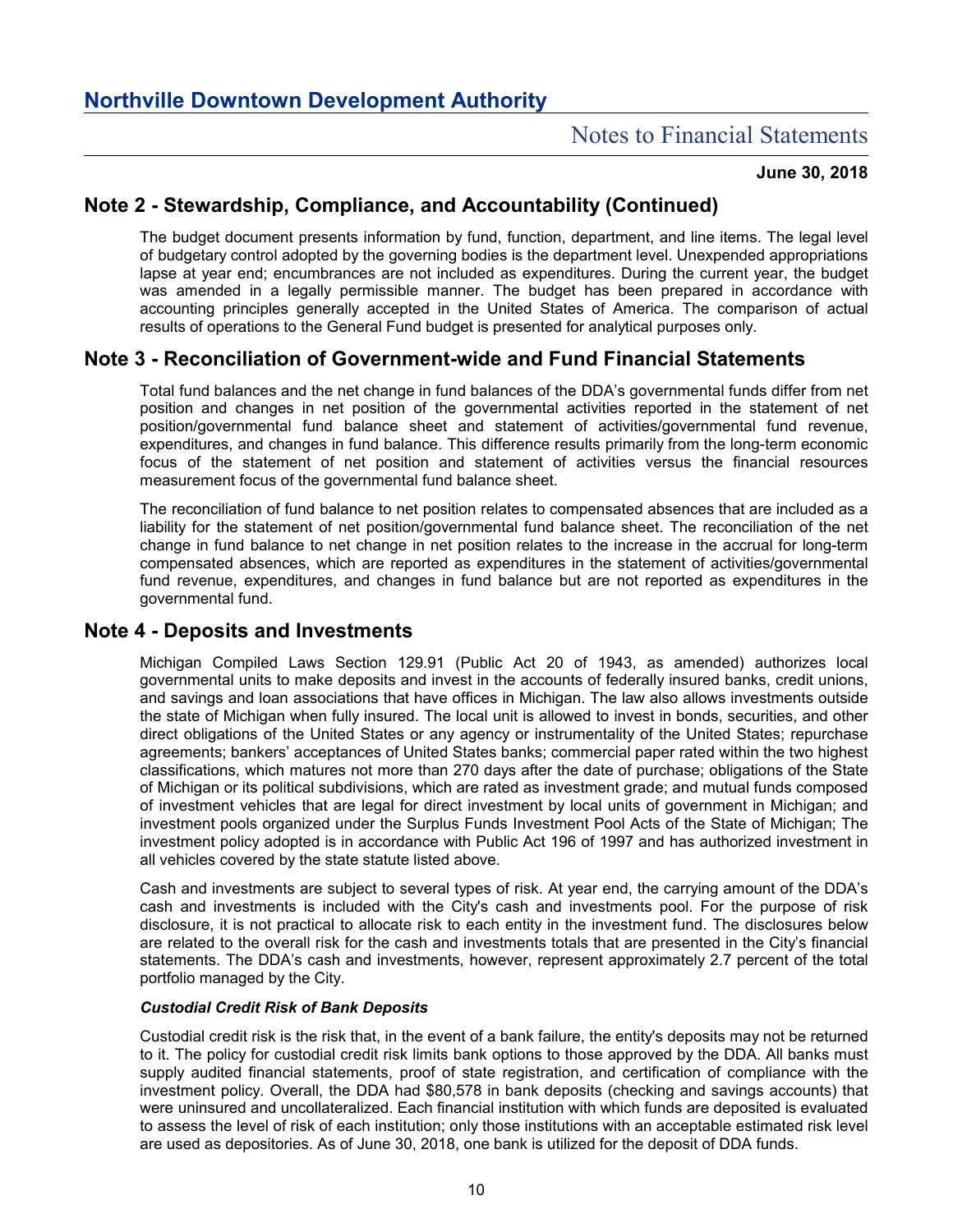### **June 30, 2018**

# **Note 4 - Deposits and Investments (Continued)**

#### *Interest Rate Risk*

Interest rate risk is the risk that the value of investments will decrease as a result of a rise in interest rates. The DDA's investment policy does not restrict investment maturities other than commercial paper, which can only be purchased with a 270-day maturity.

At year end, the DDA had the following investments:

| Investment                             | <b>Fair Value</b> | Weighted-<br>average Maturity<br>(Days) |     |  |
|----------------------------------------|-------------------|-----------------------------------------|-----|--|
| <b>Primary Government</b>              |                   |                                         |     |  |
| U.S. Treasury securities               | \$                | 166.804                                 | 712 |  |
| Federal agency bond                    |                   | 134,918                                 | 362 |  |
| Supra National Agency bond             |                   | 6,898                                   | 888 |  |
| Federal Agency Collateralized Mortgage |                   | 1,297                                   | 124 |  |
| Total                                  |                   | 309,917                                 |     |  |

### *Credit Risk*

State law limits investments in commercial paper to the top two ratings issued by nationally recognized statistical rating organizations. The DDA has no investment policy that would further limit its investment choices. As of year end, the credit quality ratings of debt securities (other than the U.S. government) are as follows:

| Investment                 | Percentage of<br><b>DDA Portfolio</b><br>Allocation | Rating | Rating<br>Organization |
|----------------------------|-----------------------------------------------------|--------|------------------------|
|                            |                                                     |        |                        |
| Money markets              | 3.00%                                               | AAAm   | S&P                    |
| U.S. Treasury              | 52.00                                               | AA+    | S&P                    |
| Federal agency bond        | 43.00                                               | AA+    | S&P                    |
| Supra National Agency bond | 2.00                                                | AAA    | S&P                    |

#### *Concentration of Credit Risk*

It is the City's policy to diversify its investment portfolio with a goal of 5 percent maximum exposure to any one credit risk at the time of purchase. This requirement does not apply to investments issued by the U.S. government or its agencies, investments in mutual funds, external investment pools, and other pooled investments. At June June 30, 2018, more than 5 percent of the City's investments are in the following agency securities:

| Federal Home Loan Banks | 6 % |
|-------------------------|-----|
| Fannie Mae              | 23  |
| Freddie Mac             | 14  |

#### *Fair Value Measurements*

The DDA categorizes its fair value measurements within the fair value hierarchy established by generally accepted accounting principles. The hierarchy is based on the valuation inputs used to measure the fair value of the asset. Level 1 inputs are quoted prices in active markets for identical assets; Level 2 inputs are significant other observable inputs; Level 3 inputs are significant unobservable inputs. Investments that are measured at fair value using the net asset value per share (or its equivalent) as a practical expedient are not classified in the fair value hierarchy below.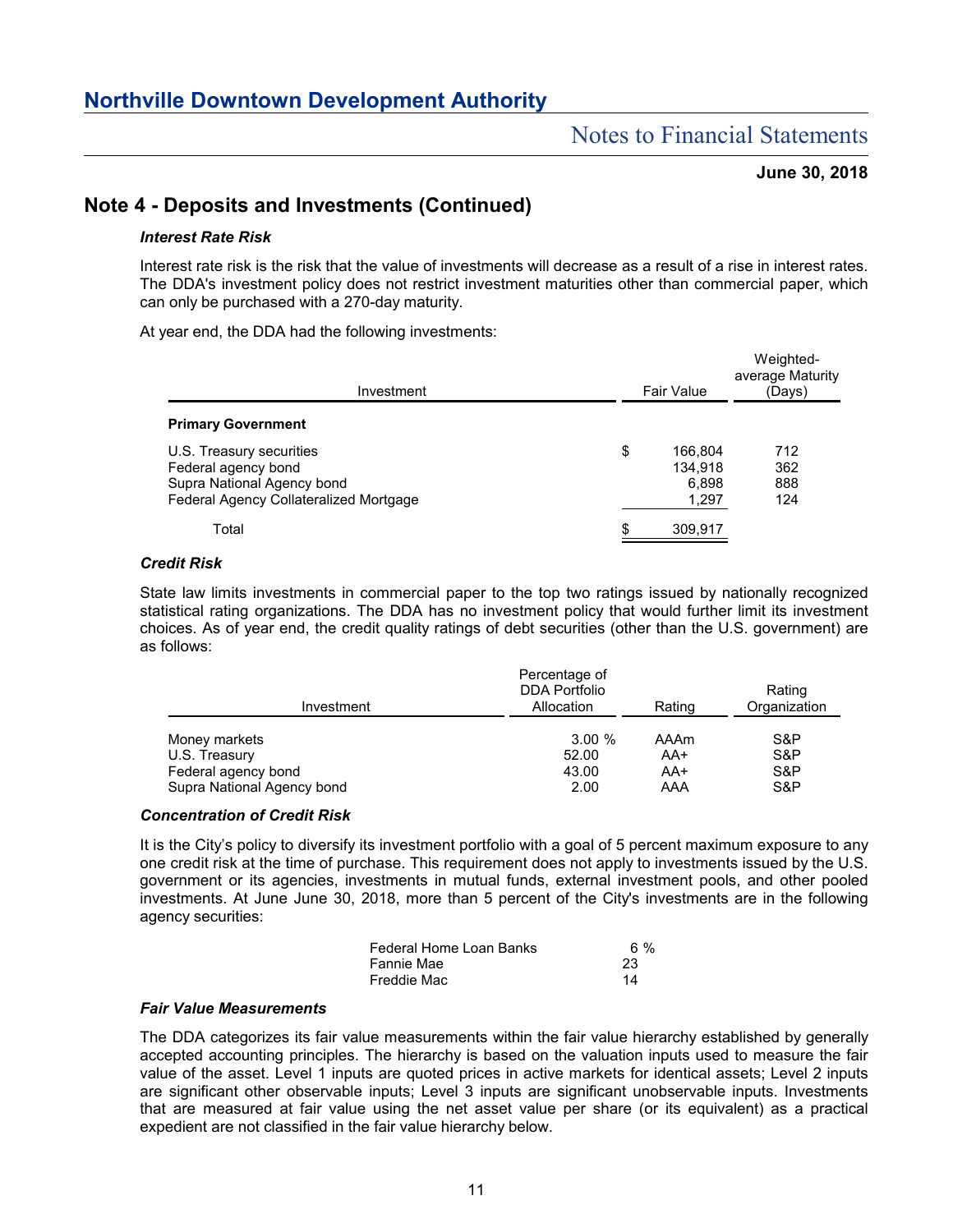### **June 30, 2018**

# **Note 4 - Deposits and Investments (Continued)**

In instances whereby inputs used to measure fair value fall into different levels in the above fair value hierarchy, fair value measurements in their entirety are categorized based on the lowest level input that is significant to the valuation. The DDA's assessment of the significance of particular inputs to these fair value measurements requires judgment and considers factors specific to each asset.

The DDA has the following recurring fair value measurements as of June 30, 2018:

|                                                             | Quoted Prices in<br><b>Active Markets</b><br>for Identical<br>Assets<br>(Level 1) | Significant Other<br>Observable<br>Inputs<br>(Level 2) | Significant<br>Unobservable<br>Inputs<br>(Level 3) | Balance at<br>June 30, 2018 |         |  |
|-------------------------------------------------------------|-----------------------------------------------------------------------------------|--------------------------------------------------------|----------------------------------------------------|-----------------------------|---------|--|
| Debt securities:                                            |                                                                                   |                                                        |                                                    |                             |         |  |
| U.S. Treasury securities                                    | \$                                                                                | \$<br>166,804 \$                                       |                                                    | \$                          | 166,804 |  |
| Supra National Agency bonds                                 |                                                                                   | 6.898                                                  |                                                    |                             | 6,898   |  |
| <b>Federal Agency Bond</b><br>Federal Agency Collateralized |                                                                                   | 134.918                                                |                                                    |                             | 134.918 |  |
| Mortgage                                                    |                                                                                   | 1,297                                                  |                                                    |                             | 1,297   |  |
| Total                                                       |                                                                                   | 309,917 \$                                             |                                                    |                             | 309,917 |  |
| Investments measured at NAV -                               |                                                                                   |                                                        |                                                    |                             |         |  |
| Money market                                                |                                                                                   |                                                        |                                                    |                             | 8,565   |  |
| Total assets                                                |                                                                                   |                                                        |                                                    | \$                          | 318.482 |  |

The fair value of debt securities at June 30, 2018 was determined primarily based on Level 2 inputs. The DDA estimates the fair value of these investments using quoted market prices and other market data for the same or comparable instruments and transactions in establishing prices, discounted cash flow models, and other pricing models.

# *Investments in Entities that Calculate Net Asset Value per Share*

The DDA holds money market investments in the Governments of Michigan Investing Cooperative Program. These investments are measured at the net asset value (NAV) per share (or its equivalent). There are no limitations or restrictions on participant withdrawals for the cooperative program that is recorded at amortized cost.

# **Note 5 - Captured Taxes**

Captured taxes represent the property taxes on the increment in taxable value of the downtown development district property since the adoption of the development plan. These taxes are earmarked for debt retirement purposes and other purposes consistent with the development plan.

Based on the 2017 taxable value subject to capture, the taxes captured by the Northville Downtown Development Authority are as shown below.

| City of Northville                   | S | 377.034 |
|--------------------------------------|---|---------|
| Wayne County                         |   | 163.619 |
| Wayne County Parks                   |   | 6.061   |
| Schoolcraft Community College        |   | 43.791  |
| Huron Clinton Metropolitan Authority |   | 5.274   |
| Northville District Library          |   | 27.944  |
| Wayne County Public Safety           |   | 23,122  |
| Total                                |   | 646.845 |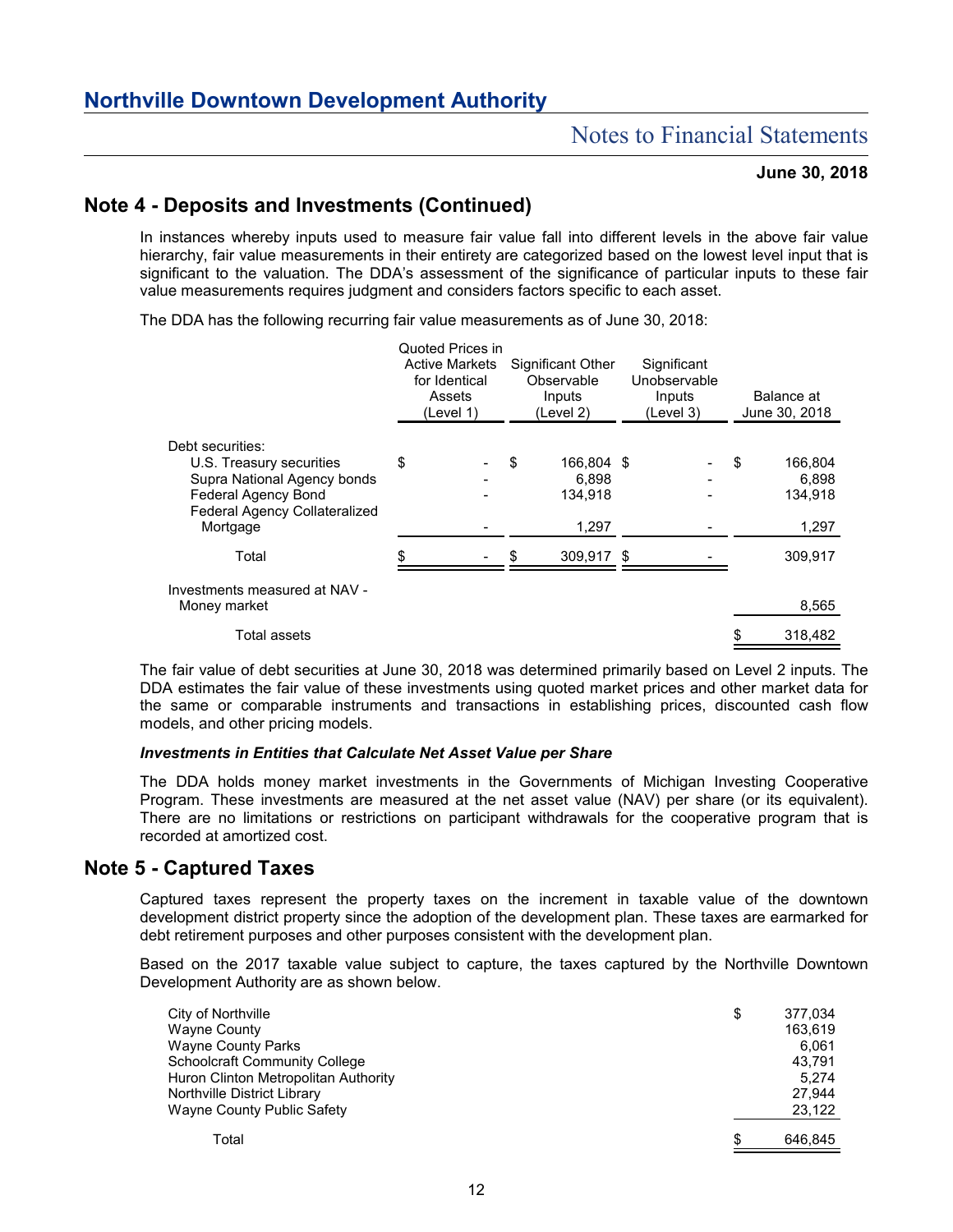### **June 30, 2018**

# **Note 6 - Commitments**

The DDA has pledged future tax increment revenue for the payment of the 2013 refunding bonds issued by the City of Northville, Michigan for the completed streetscape improvement project. Future debt service payments on those refunded bonds are as follows:

| <b>Years Ending</b> | Principal       |     | Total<br>Interest |      |           |
|---------------------|-----------------|-----|-------------------|------|-----------|
|                     |                 |     |                   |      |           |
| 2019                | \$<br>140,000   | \$. | 33,170            | - \$ | 173,170   |
| 2020                | 145,000         |     | 28,830            |      | 173,830   |
| 2021                | 150,000         |     | 24,335            |      | 174,335   |
| 2022                | 155,000         |     | 19,685            |      | 174,685   |
| 2023                | 155,000         |     | 14,880            |      | 169,880   |
| 2024-2025           | 325,000         |     | 15,189            |      | 340,189   |
| Total               | \$<br>1.070.000 | \$  | 136,089           | \$   | 1,206,089 |

# **Note 7 - Retirement Plan**

The City of Northville, Michigan sponsors the pension plan on behalf of the Northville Downtown Development Authority. The employer of record for the DDA is the City of Northville, Michigan. The DDA has only one employee who participates in the defined contribution pension plan; however, this individual is not eligible to participate in the City's postretirement healthcare plan. Accordingly, the employee of the DDA participates in the City's employee benefit programs and policies and is pooled with city employees for benefits administration subject to specific benefits outlined in an employment contract with the DDA director. The City charges the DDA for its pro rata share of employee fringe benefit costs in the same manner as city departments are charged for fringe benefits. Employees are eligible to participate in the defined contribution pension plan from the date of employment. As established by city council action, the DDA contributes 11 percent of employees' gross earnings for eligible full-time employees. The DDA's contribution plus investment earnings are fully vested by the affected employee after seven years of service. There are no retirees of the DDA. A description of the pension plan and related overall funding levels may be obtained from the City of Northville, Michigan's financial statements. Those statements may be obtained by contacting the City of Northville, Michigan, 215 West Main Street, Northville, Michigan 48167.

The DDA's total payroll during the current year was \$110,675. The current year contribution was calculated based on covered payroll of \$78,729, resulting in an employer contribution of \$8,660. Total payroll is greater than covered payroll because part-time staff's and the Department of Public Works' wages are specifically not included in the DDA's covered payroll.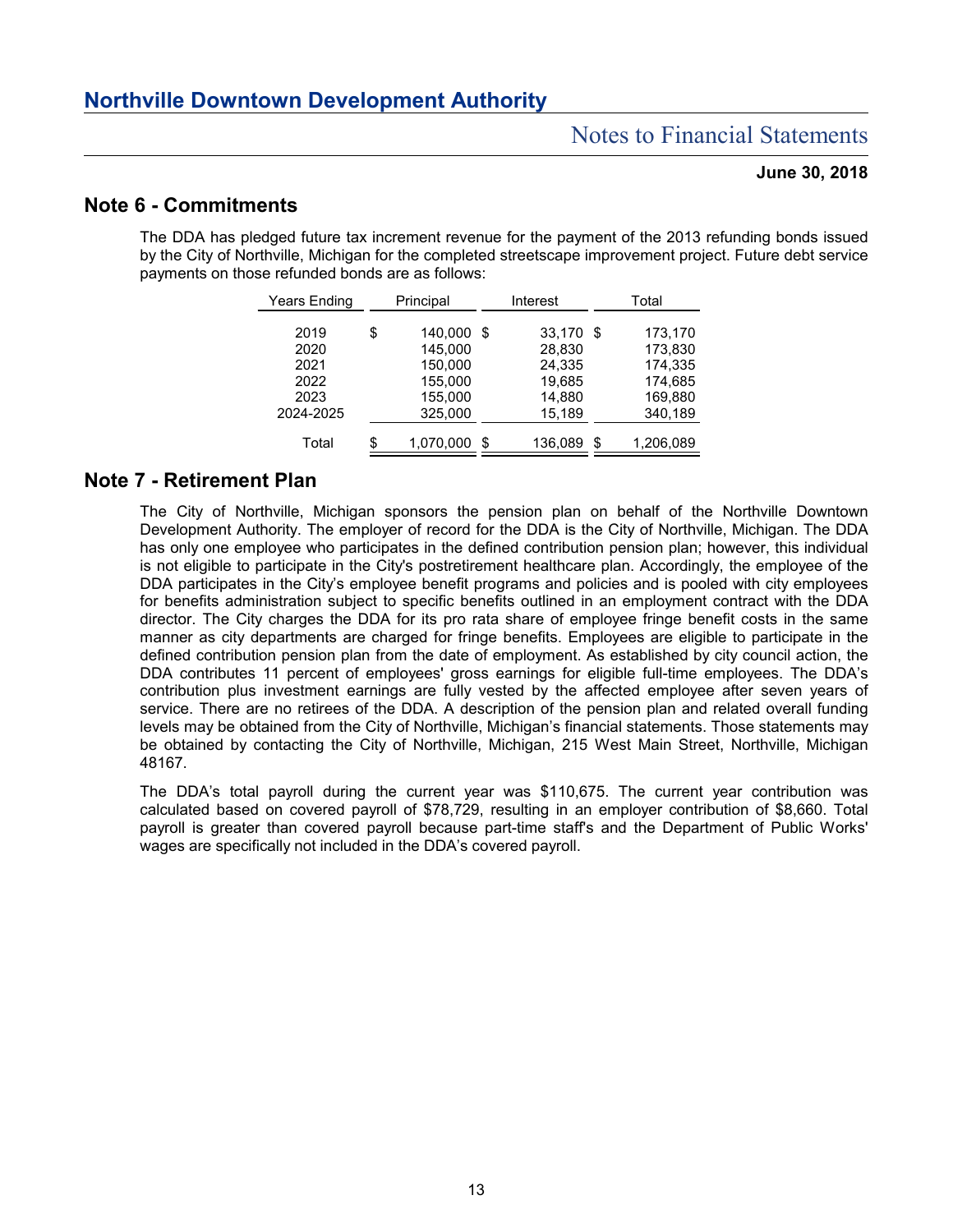# Required Supplemental Information